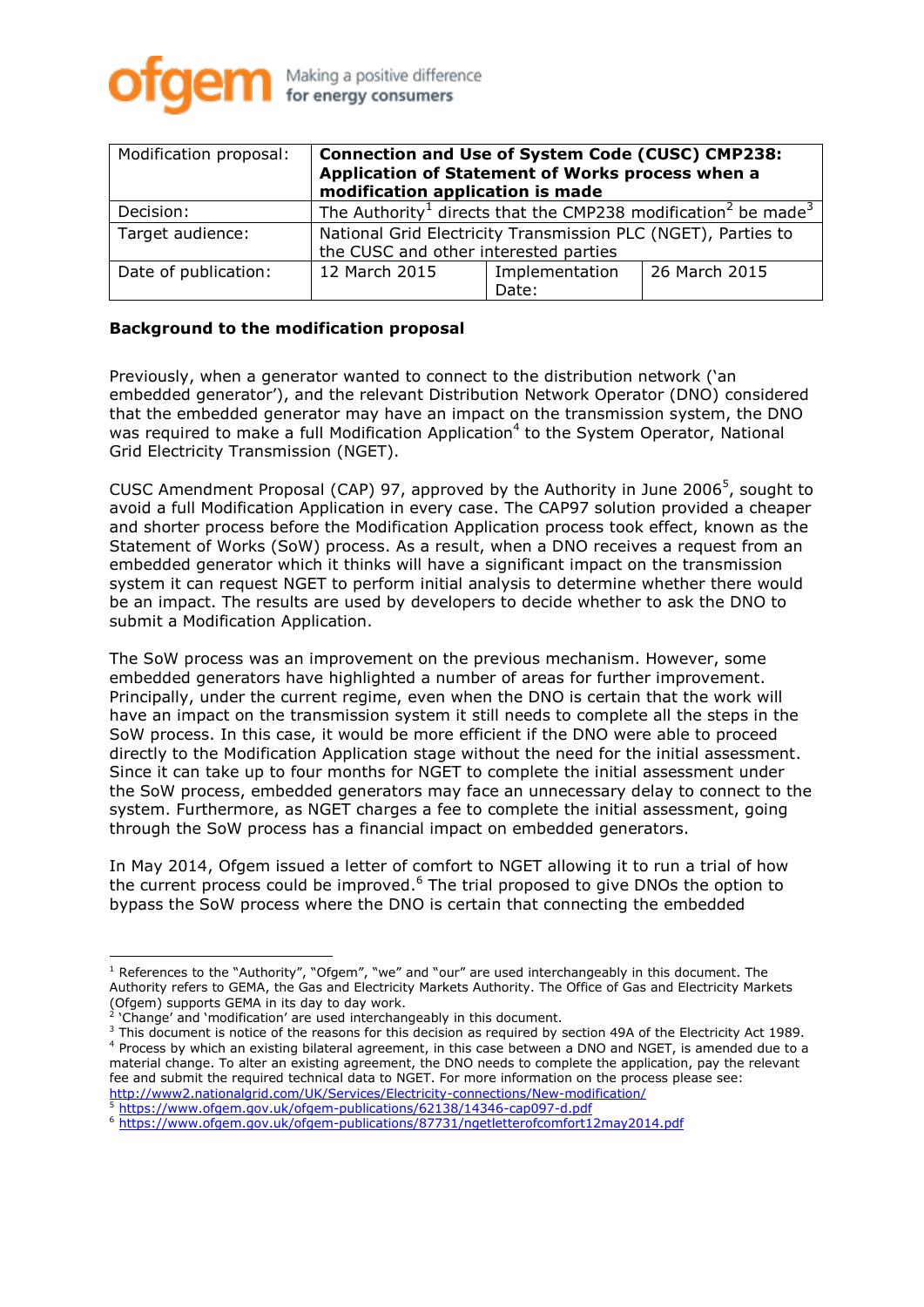generator would have an impact on the transmission system. Embedded generators expect to save time and money as a result.

In addition, we required NGET to submit a report to us on the progress of the trial by 12 November 2014. This information included, but was not limited to, monetary benefits, time savings and customer feedback on the trial. We also required NGET to provide further information on a potential CUSC modification proposal in the event that they deemed the trial successful. We expected NGET to raise a CUSC Modification Proposal, if appropriate, to coincide with the end of the trial period on 11 May 2015, when the final report is to be submitted. NGET's report on progress, which can be found in the Final Modification Report  $(FMR)^7$ , indicated that they considered the trial was successful.

The diagrams below provide an overview of the current SoW process and the process under trial. The grey boxes in Figure 2 represent the SoW steps that would be bypassed under the trial if the DNO chooses to go straight to a Modification Application.

Figure 1: Current SoW process



Figure 2: Trial process



 $\overline{a}$ <sup>7</sup> <http://www2.nationalgrid.com/UK/Industry-information/Electricity-codes/CUSC/Modifications/CMP238/>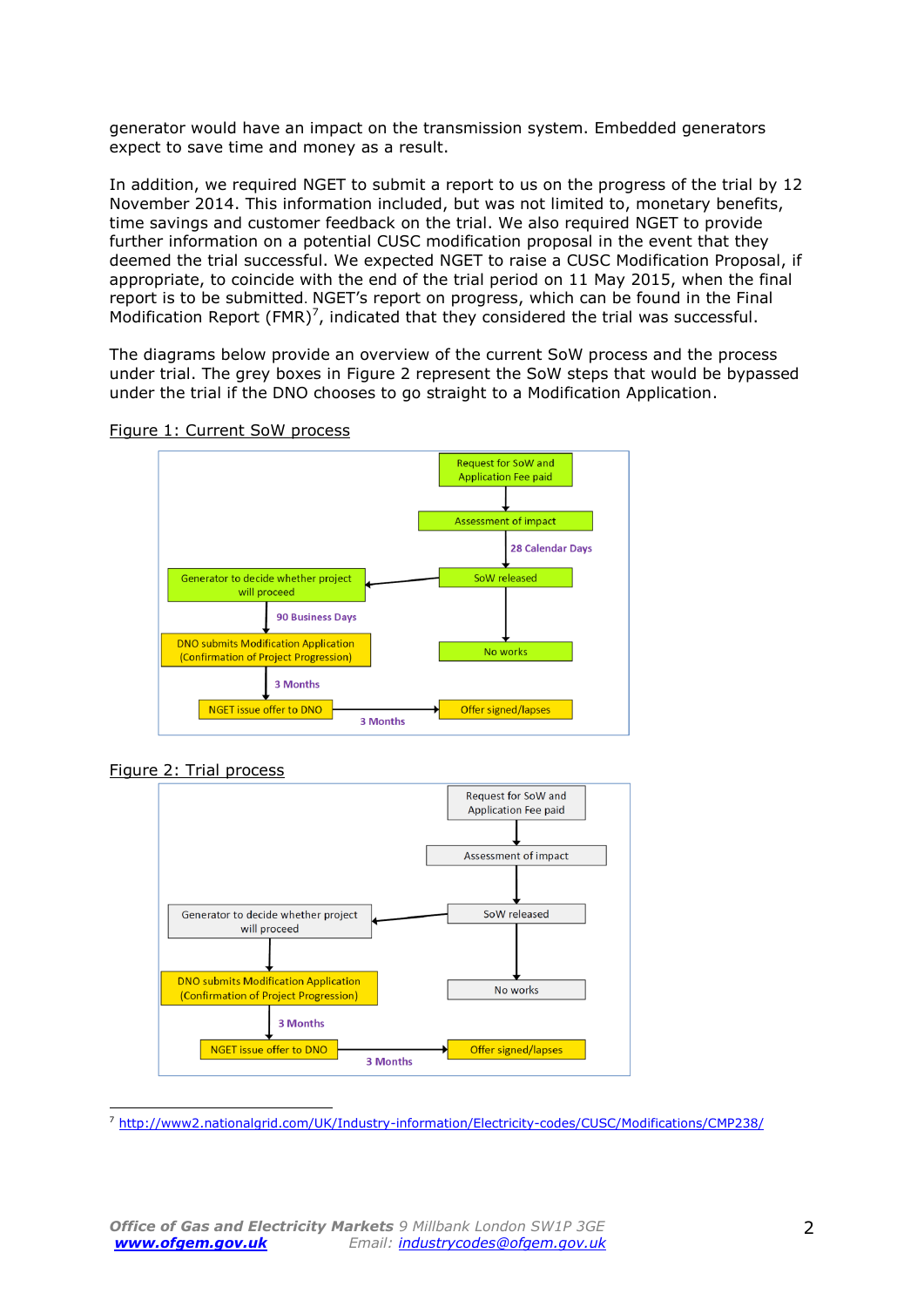NGET's report of the trial indicated that there has been a total time saving of 1,008 calendar days as a result of the process under trial. Furthermore, it highlighted that DNOs, and by extension embedded generators, made fee savings of £92,700 by the date the interim report was published.

## **The modification proposal**

NGET raised modification proposal CMP238 in October 2014. CMP238 proposes to make the process introduced in NGET's trial permanent. It will allow DNOs to choose to directly submit a Modification Application without first engaging in the full SoW process.

The proposal states that when a DNO receives a distribution connection application that it knows will impact the transmission system, it may directly submit a Modification Application to NGET. In cases where the DNO is unsure of the impact of a distribution connection application, the DNO retains the option to continue to submit a request through the SoW process. Where the DNO proceeds directly to submit a Modification Application, in the proposer's view, this should reduce the application processing time and costs for the developer.

## **Code Administrator consultation**

NGET received seven responses to the Code Administrator consultation issued on 20 November 2014, all of which were supportive of the proposal. These are published on the NGET website. 8

# **CUSC Panel<sup>9</sup> recommendation**

The CUSC Panel considered CMP238 at its meeting on 30 January 2015. The Panel unanimously voted that CMP238 should be implemented as it better facilitates Applicable CUSC Objectives (a) and (b). The Panel members' views are shown in full in the FMR.

#### **Our decision**

We have considered the issues raised by the modification proposal and the FMR dated 11 February 2015. We have also taken into account the responses to the Code Administrator consultation on the modification proposal, which are attached to the FMR. We have concluded that $10$ :

- CMP238 better facilitates the achievement of the applicable objectives of the CUSC $^{11}$ ; and
- Directing that the modification be made is consistent with our principal objective and statutory duties.<sup>12</sup>

<sup>11</sup> As set out in Standard Condition C10(1) of NGET's Transmission Licence, see:

 $\overline{a}$ <sup>8</sup> <http://www2.nationalgrid.com/UK/Industry-information/Electricity-codes/CUSC/Modifications/CMP238/>

<sup>&</sup>lt;sup>9</sup> The CUSC Panel is established and constituted from time to time pursuant to and in accordance with section 8 of the CUSC.

 $^{10}$  The Authority's statutory duties are wider than matters which the Panel must take into consideration and are detailed mainly in the Electricity Act 1989 as amended.

https://epr.ofgem.gov.uk//Content/Documents/Electricity%20transmission%20full%20set%20of%20consolidat ed%20standard%20licence%20conditions%20-%20Current%20Version.pdf

 $12$  The Authority's statutory duties are wider than matters which the Panel must take into consideration and are detailed mainly in the Electricity Act 1989 as amended.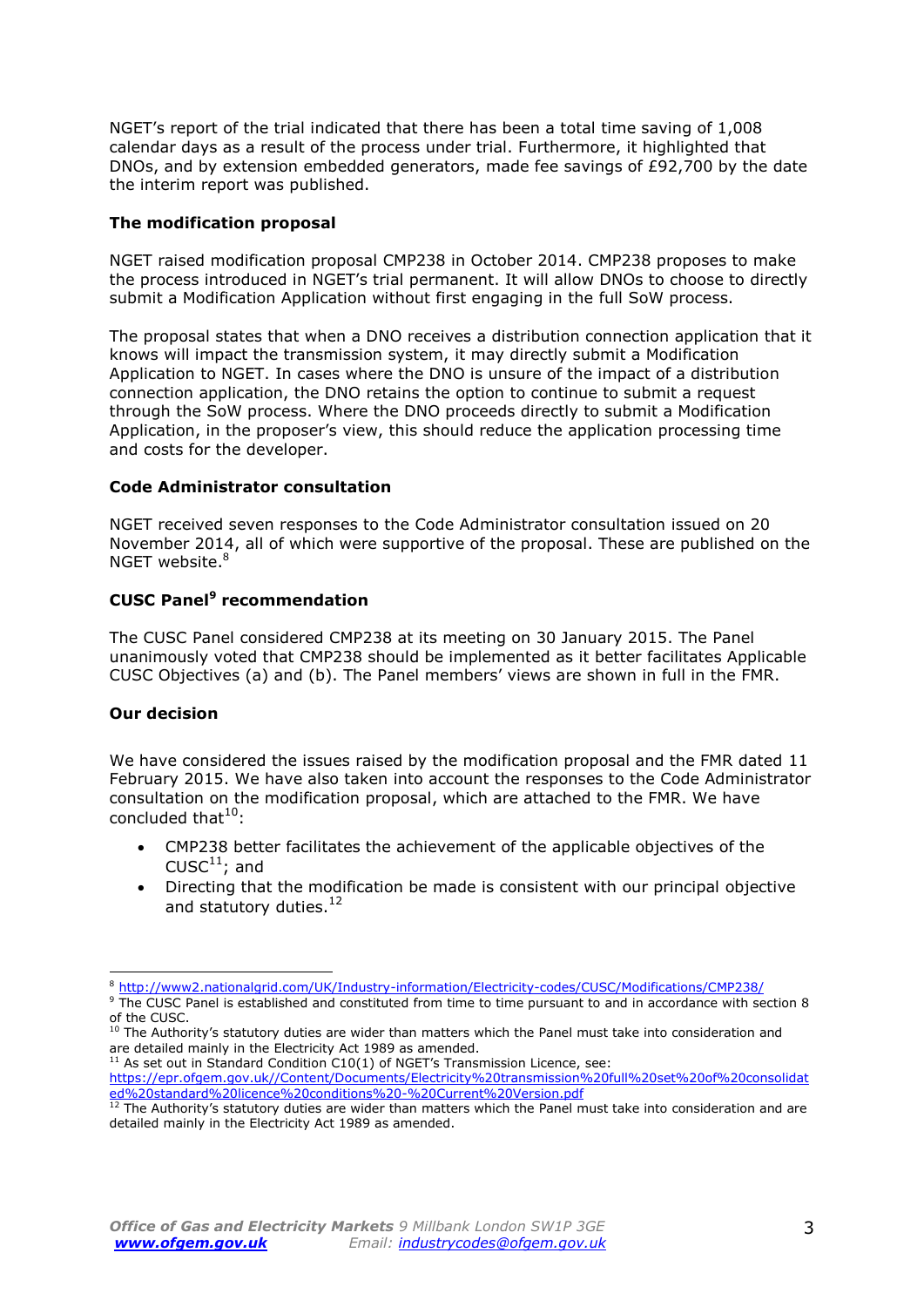### **Reasons for our decision**

We agree with the views of Panel members that CMP238 better facilitates the applicable CUSC objectives. In our view, the proposal better facilitates objectives (a) and (b) and is neutral with regards to objective (c). The proposal facilitates more efficient connection and helps remove a barrier to entry.

### *Objective (a) 'The efficient discharge by the licensee of the obligations imposed upon it under the Act and by this licence'*

The requirement on DNOs and embedded generators to engage in the full SoW process for all connection requests can lead to unnecessary costs and delays to connection. CMP238 will allow DNOs to exercise flexibility to progress those applications that they are certain will have an impact on the transmission system more quickly and efficiently.

We note that a number of respondents have indicated that following implementation of CMP238 there is significant room to enhance the SoW process itself by improving efficiency, affordability and value for those to whom it should appropriately apply. In particular, respondents were concerned about the lack of visibility and communication between all parties during the SoW process. Furthermore, they consider the process is unnecessarily complex, elongated, and difficult to understand. Moreover, regarding the costs involved, one respondent highlighted that there is further room to improve efficiency regarding an embedded generator's request and ability to consider non-firm access. We agree that further improvements can be made to the SoW process, and are encouraged that NGET is engaging with stakeholders through industry workshops to discuss, understand and respond to these issues.

## *Objective (b) 'Facilitating effective competition in the generation and supply of electricity, and (so far as consistent therewith) facilitating such competition in the sale, distribution and purchase of electricity'*

The implementation of CMP238 will reduce the time it takes for embedded generators to connect to the system. Furthermore, it allows the avoidance of costs associated with the first stage of the SoW process in cases where the DNO is certain that the connection will impact the transmission system. This approach should ensure a more streamlined connection process and removes a potential barrier to entry, thereby facilitating more effective competition in generation. It should be noted that, in cases where the DNO is unsure of the impact of a distribution connection application, the DNO will still be able to submit a request through the SoW process.

# **The Authority's principal objective and statutory duties**

We consider that implementing CMP238 better meets our principal objective to protect the interests of consumers. The proposal helps remove unnecessary costs and timescales for developers connecting to the distribution network where the network operator is certain that a transmission system impact exists. The removal of this barrier to connection and competition should reduce overall costs to be passed on for the benefit of consumers.